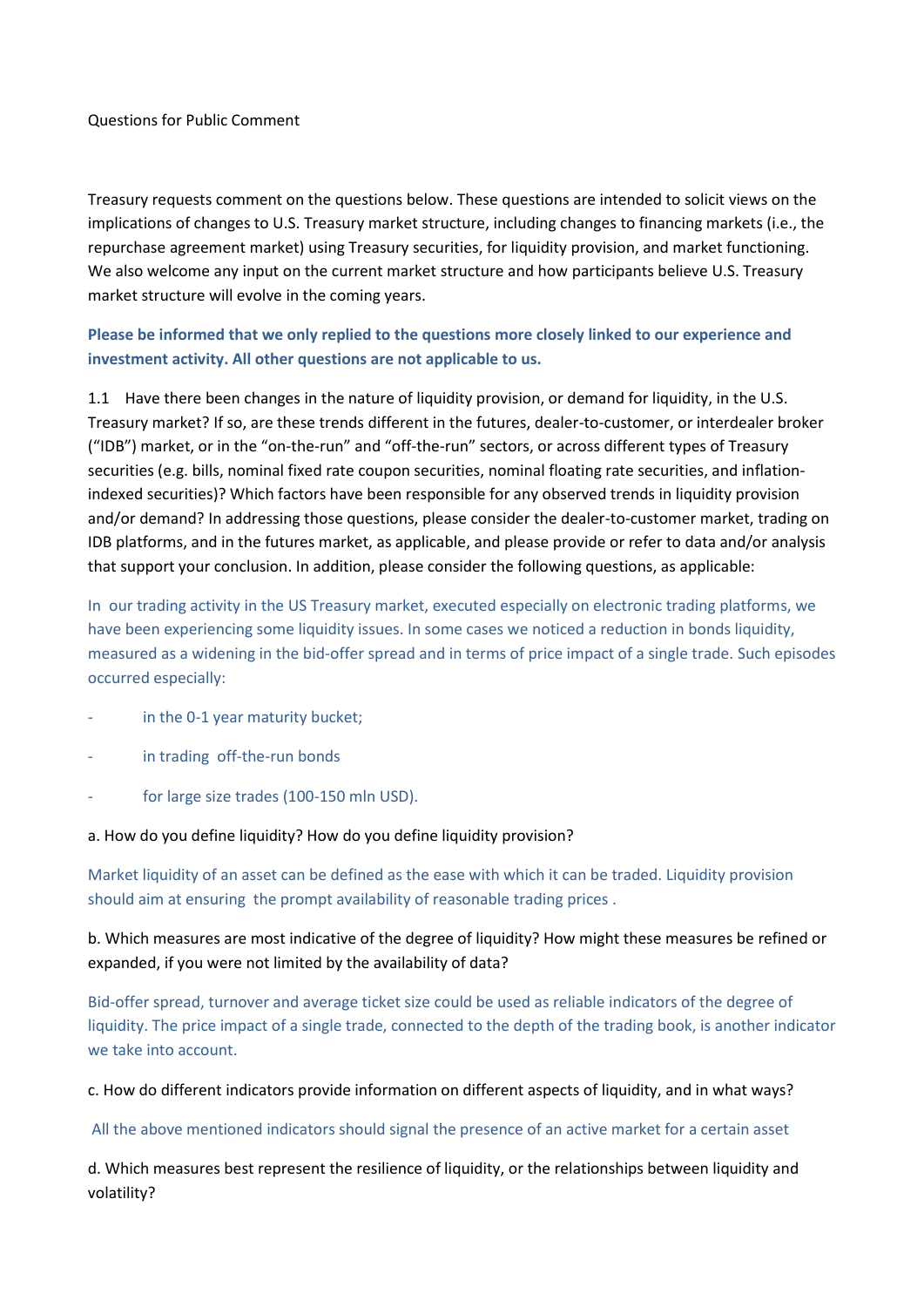In our view the Bid offer spread is a good measure of such a relationship, usually widening as volatility increases.

e. To what extent are these measures of liquidity and the resilience of liquidity different from measures used in other markets that have witnessed similar market structure changes? What are the idiosyncratic factors unique to Treasury cash markets that may cause these measures to differ?

## Not applicable

f. What changes, if any, have you observed in these measures over recent years? Over recent months?

## Not applicable

g. What microstructure features of the U.S. Treasury futures and cash markets, including both IDB venues and dealer-to-client markets, have affected the functioning, liquidity, efficiency and participation in these markets? What features have affected the functioning of the Treasury market as a whole?

## Not applicable

1.2 What changes, if any, have you made or observed in investment, hedging, and trading practices in response to shifts in Treasury market structure?

There are some observable changes, mainly related to new investment strategies adopted in the Treasury market, most of them coming from faster markets such as equity or futures. There are also signs of decreasing resilience of trading books, above all in moments of uncertainty.

1.3 How does the way in which you transact in or provide liquidity to the U.S. Treasury market change during periods of stress?

## Not applicable

1.4 Looking forward, do you anticipate significant changes in the structure of the U.S. Treasury market absent further regulatory changes? What would be the key benefits and/or risks of these changes in market structure? What key factors are likely to drive these changes? What changes are you planning to your firm's investment and trading policies, strategies, and practices?

In our opinion, the US Treasury market is facing an "equitization" pattern. The increasing use of Electronic Trading Platform (mainly Request for quote or RFQ, but the use of order driven platforms is also increasing) determines a faster reaction of market participants to informative shocks. In addition, the use of ETP is determining a rapid technological evolution, thus attracting categories of market participant previously excluded by the OTC nature of Treasury Market (such as algorithmic traders). As a result, Treasury market is becoming more competitive and faster.

1.5 What changes to the U.S. Treasury market structure, whether through public or private sector initiatives, might be advisable given the recent and expected future evolution? What role should the public sector play in driving or facilitating these changes?

## Not applicable

1.6 What are the benefits and risks from the increased speed with which secondary market transactions take place? Do these benefits and risks differ across individual products (e.g. on-the-run versus off-the run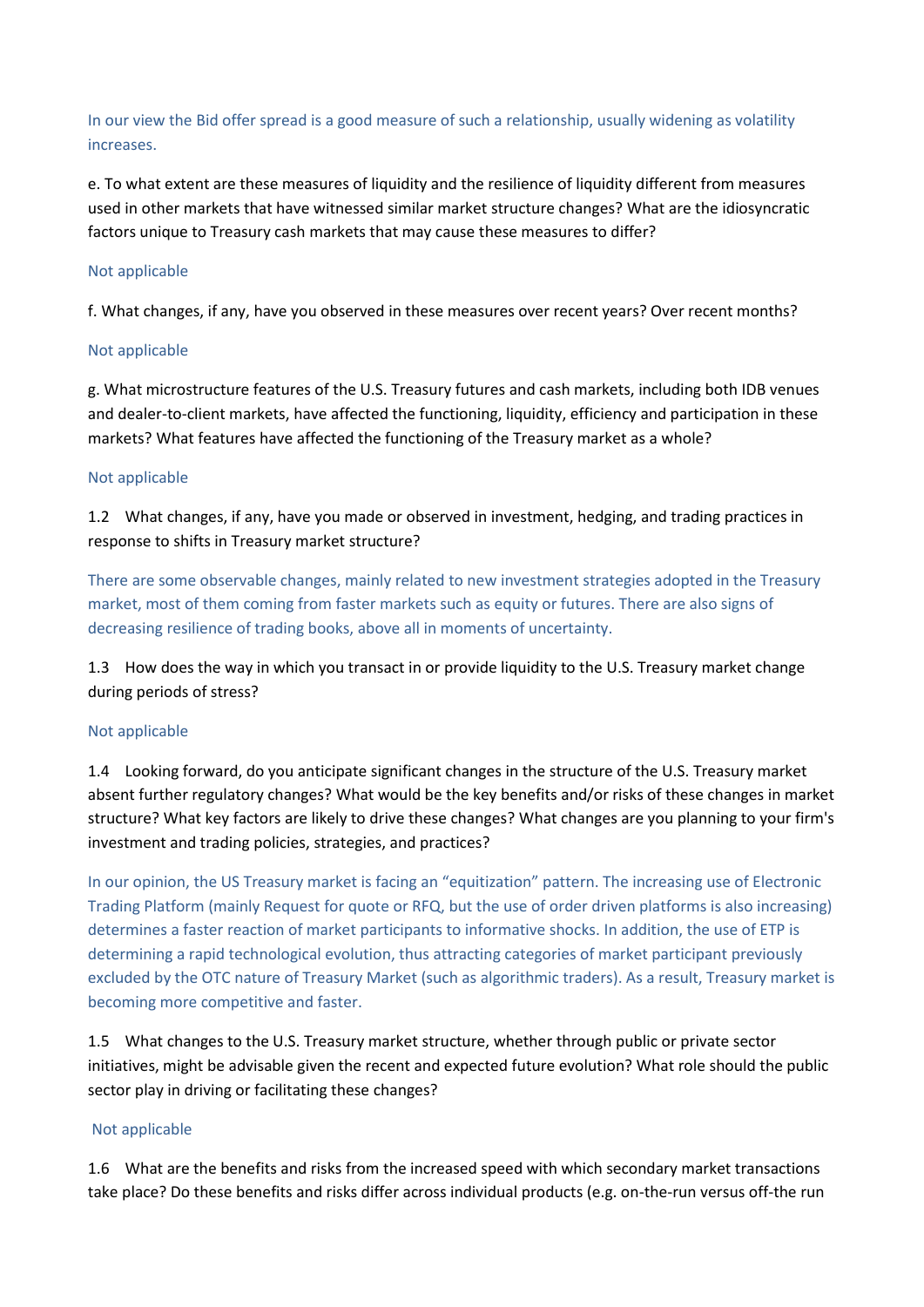securities)? How have market participants and trading venues responded to, or facilitated, improvements in speed, and how, if at all, should policy makers respond?

The main benefits of the increased speed of treasury market transactions lies in the better efficiency and price discovery.

On the other hand, treasury market is suffering from episodes of liquidity evaporation which used to occur in the equity market.

New technologies allow market participants to react immediately to changes of the informative environment, thus creating fast and crowded overreaction when information arrives into the markets. Also market making activity is being affected by this unprecedented speed. Market makers are now able to adapt more quickly their bid and ask quote to upcoming information and in case of sudden information shocks this capacity may harm market liquidity as shown during the Treasury flash crash of October 2014, when liquidity provided by market makers suddenly disappeared for some seconds, increasing market fragility and volatility.

In order to attract the high volumes generated by algorithmic traders, trading venues are enhancing their computational and technological features; on the other hand, market participants are adapting to the increased competitiveness, in some cases adopting high frequencies strategies.

1.7 To what extent have changes in Treasury financing markets affected liquidity in cash Treasury markets, and what is the best evidence of those effects? Looking forward, do you anticipate major changes in the Treasury financing markets and how would this impact the functioning of the cash Treasury markets? How have firms modified their trading strategies in response to, or in anticipation of, these changes? What changes in Treasury financing markets could improve market efficiency? What are the potential benefits and risks to the Treasury market of increased access to central clearing of Treasury repurchase agreement ("repo") transactions?

## Not applicable

1.8 What share of trading (in the case of dealers, your own trading) is internalized? To what extent does it vary depending on security type (e.g., on-the-run, off-the-run)? How has this changed over time and how do you expect it to develop? What implications for the Treasury market, if any, do you see as a result of these developments?

## No trading activity is internalized

# Questions for Public Comment

# Most of the questions reported in the following sections are not applicable to our activity

We request comment on the questions below. We are interested in what further steps the public and private sectors can take to address any outstanding risks, including operational risks to market functioning and risks to market integrity. We are also interested in the extent to which rules and practices applicable in other markets may be effective, in whole or in part, in improving the resilience of U.S. Treasury markets.

2.1 Are the risk management controls currently in place at U.S. Treasury cash and futures trading venues, as well as firms transacting in those venues, properly calibrated to support the health of the U.S. Treasury market? Why or why not? Please list the types of controls that are employed, as well as planned changes or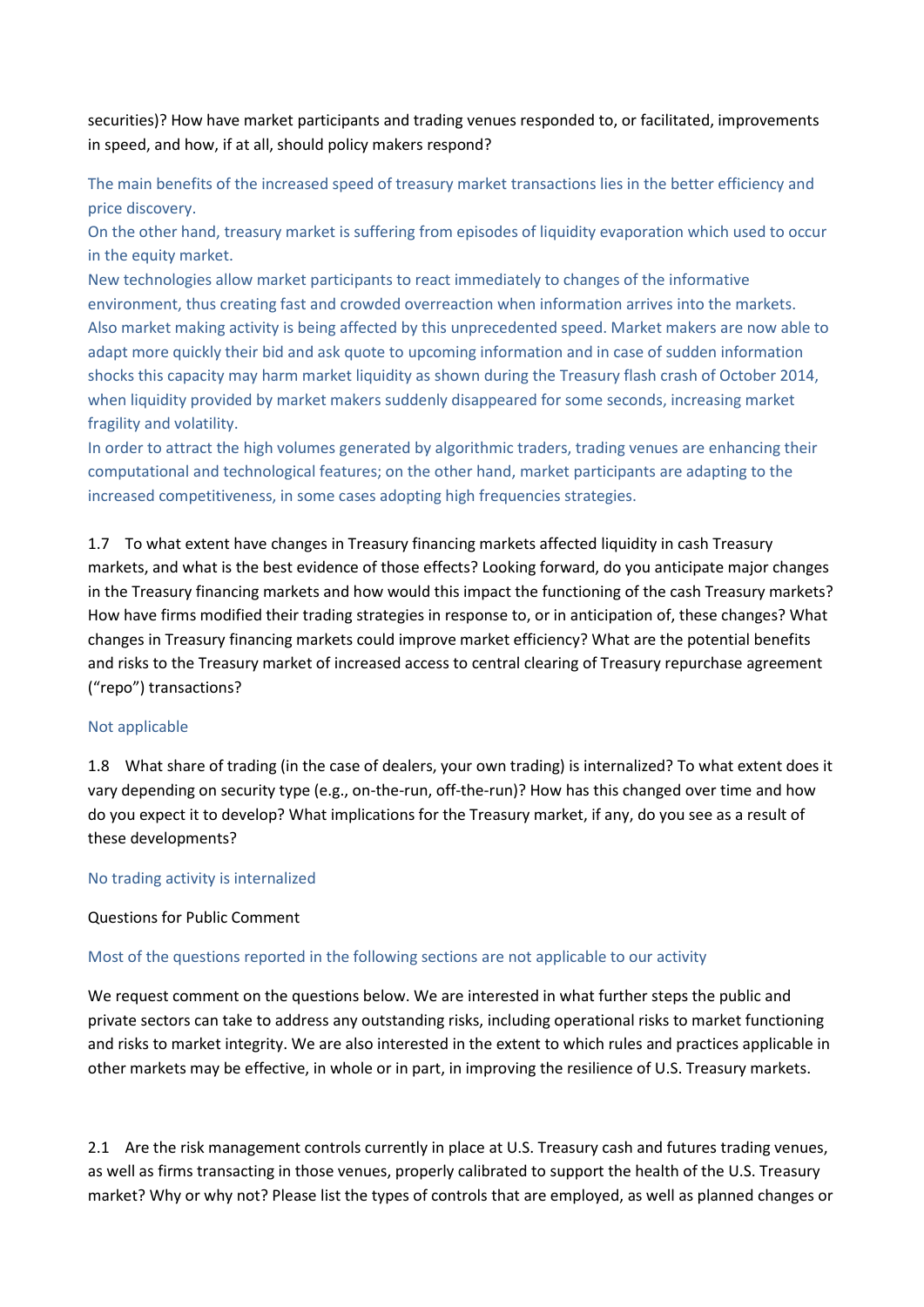improvements. In addressing these questions, please consider the dealer-to-customer market, trading on IDB platforms, and the futures market, as applicable. In addition, please consider the following questions:

## Not applicable

a. What policies and risk management practices at U.S. Treasury cash and futures trading venues, as well as at firms transacting in those venues, could be improved or developed to mitigate potential risks associated with increased automation, speed, and order complexity? Please consider the risks posed by trading, risk transfer, and clearing and settlement.

## Not applicable

b. To what extent should venue-level risk management practices be uniform across Treasury cash and futures trading venues? For example, should there be trading halts in the Treasury cash market and should they be coordinated between Treasury cash and futures markets, and if so, how? Should Treasury cash, futures, options, and/or swaps venues coordinate intraday risk monitoring, and if so, at what frequency? If there were trading halts, how should they be implemented for bilateral trading activity in the Treasury cash market? What would be the primary challenges in implementing such trading halts, particularly given that trading in the U.S. Treasury cash market is over-the-counter, global in nature, and conducted on a 24-hour basis?  (12)

## Not applicable

c. To what extent should U.S. Treasury cash market platforms be responsible for monitoring, identifying, and/or reporting suspicious trading activity?

# Not applicable

2.2 What internal risk controls are commonly employed by firms using automated, including algorithmic, trading strategies in the Treasury cash market? Are these different or similar to those used in the Treasury futures markets, and what are the reasons for any differences? How are such controls designed and triggered? How frequently are they triggered? What internal process controls commonly govern the implementation and modifications of trading algorithms?

## Not applicable

2.3 What types of algorithmic trading strategies are commonly used by participants in the U.S. Treasury market? What features do those strategies have in common, and what features differ across strategies? What are the potential benefits and risks to an effective U.S. Treasury market functioning resulting from certain algorithmic trading strategies, certain order types, and/or particular trading venue policies or practices.

A comprehensive description of algorithmic strategies is difficult to perform, given the proprietary nature of such strategies and their fast evolution.

However, some evidence of automated trading based on technical levels could be observed at times, as also strategies based on the fast reading of macroeconomic data or the release of policy decisions. In some cases those strategies seem to be implemented through high frequency technology. In the Treasury future market signs of high frequency traders' activity could be envisaged ( strategies such as "stop hunting" or "ignition momentum" are an example). Flash crashes episodes - usually related to the presence of "high frequency trading" seem to be occurring more frequently than in the past. The cash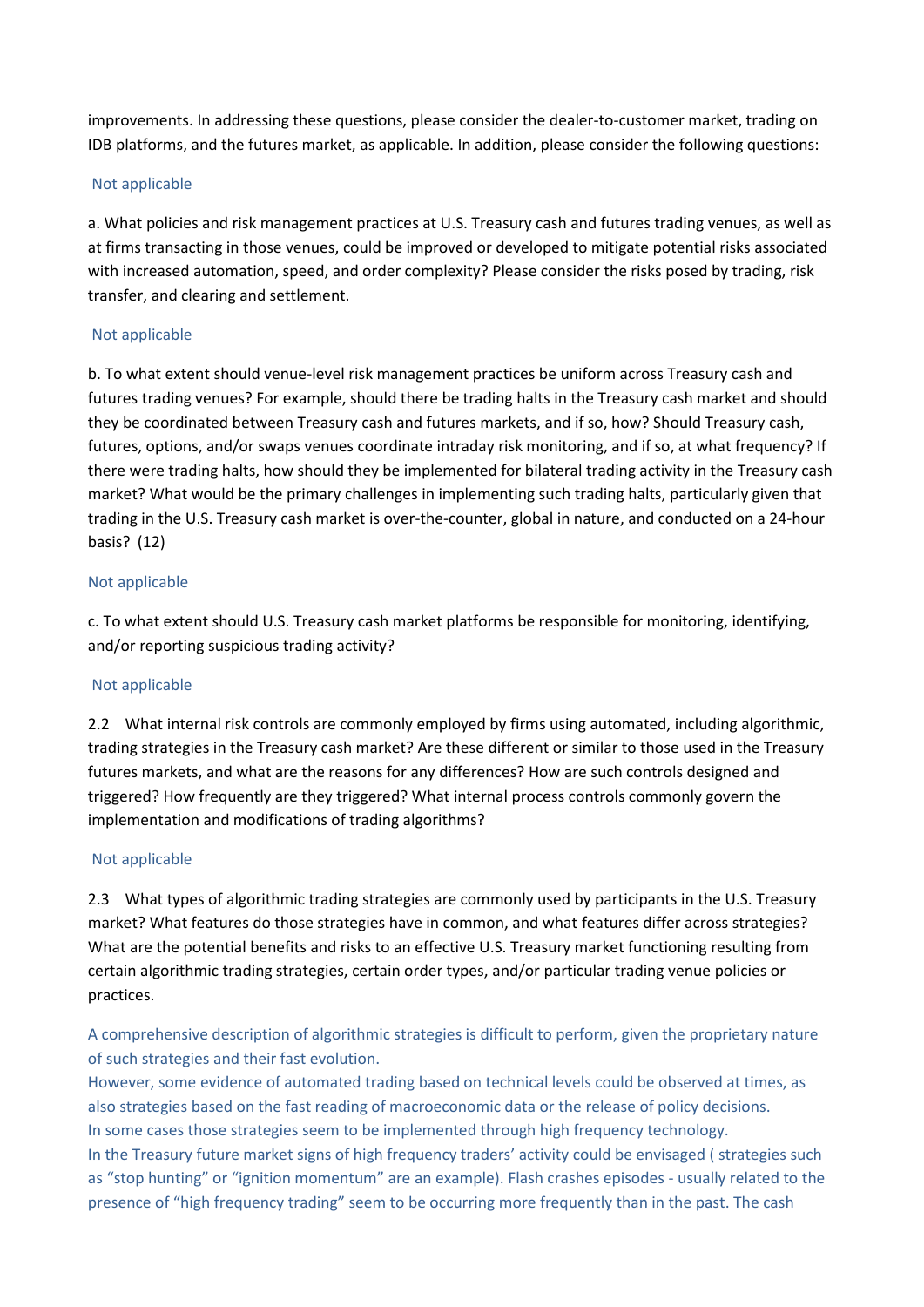market may also be impacted by such episodes: given the existing correlation between future and cash prices, a flash crash occurring in the future market may quickly spill over cash prices. In addition, a faster future market affects the market makers hedging capabilities. Market makers may find more complex and expensive to cover their activity, especially in moments of stress. As a result ,they may be forced to widen significantly their bid ask spread when future prices become too volatile, in an attempt to avoid huge losses due to the impossibility to hedge their positions.

2.4 How are best practices used in evaluating, and updating, risk management systems at a given firm? How does your firm make use of TMPG's best practices (referenced above) for operations in the Treasury cash market? How can best practice recommendations be utilized in order to reinforce market integrity? What are the benefits and limitations of best practice recommendations?

# Not applicable

2.5 What are the benefits and risks associated with the current structure for clearing and settling Treasury securities transactions in the dealer-to-customer market and on IDB platforms, as applicable. For example:

## Not applicable

a. Are intraday margining practices in the Treasury cash market for both cleared and non-cleared transactions currently sufficient to protect against counterparty risk, especially in light of the speed at which positions can be accumulated? What options are available to improve margining practices? Should the maximum potential intraday exposure of firms be calibrated relative to their level of capital? If so, how should it be calibrated? Are alternative measures of potential exposure more meaningful for automated trading strategies, and if so, which type of measures?

## Not applicable

b. Currently, there are no statutory requirements that require participants to centrally clear cash Treasury transactions. Should such a requirement apply to any participants, particularly those with large trading activity or large positions? Would the secondary market for cash Treasury securities benefit from broader participation in centralized clearing? Why or why not?

## Not applicable

2.6 Many of the standards applicable to U.S. securities, commodities, and derivatives markets are not applicable to the U.S. Treasury cash market. Which differences, if any, should be addressed and how should standards be aligned? How will these affect the cost of accessing or participating in these markets, as well as of transacting in these markets? Would there be any implications to U.S. federal government borrowing costs? In addressing these questions, please consider the dealer-to-customer market, trading on IDB platforms, and the futures market, as applicable. In addition, please consider the following:

## Not applicable

a. What implications would a registration requirement for firms conducting certain types of automated trading, or certain volume of trading, in the U.S. Treasury market have on market structure and efficiency, investor protection, and oversight?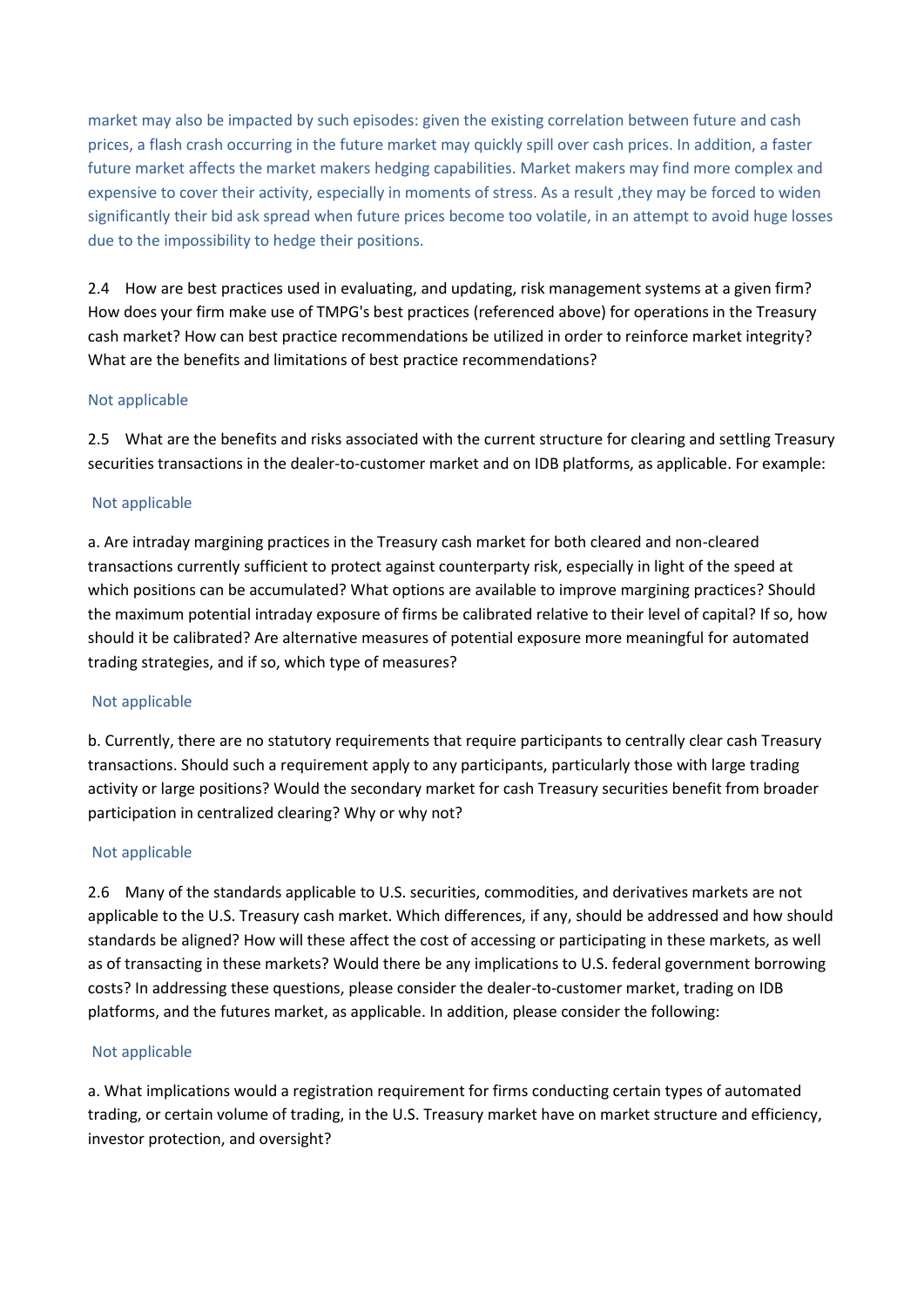b. Should firms that conduct certain types of automated trading, or certain volume of trading, in the U.S. Treasury market be subject to capital requirements, examinations and supervision, conduct rules, and/or other standards? What would be the implications of each?

# Not applicable

2.7 Should self-trading be expressly prohibited in the cash Treasuries market?  (13) Does self-trading provide any benefits to the markets? Are there risk management tools, either at trading firms or at trading platforms, which can effectively reduce levels of self-trading and improve trading efficiencies?

In principle self trading activity could be either intentional or unintentional: the former is usually deemed suitable for manipulative purposes, while the latter is often related to the interaction of different trading algorithms belonging to the same firm. In our view, while making an assessment on self-trading and on its potential market impacts, such distinction should be taken into account.

# Questions for Public Comment

We request comment on the questions below. The questions in this section of the RFI seek information about which U.S. Treasury market data the official sector should have regular and ongoing access to. We are also interested in views regarding the potential for additional coordination across futures and cash markets, as well as interest rate swaps and options. These questions relate to the provision of U.S. Treasury market data to the official sector. Accordingly, while there may be considerations regarding data dissemination to the public that may be relevant to the answers to the questions posed in this section, those considerations should not factor into the answer to these questions (unless otherwise noted), but should be addressed, to the extent applicable, in Section IV.

# Questions in the following section are not applicable to us

3.1 To what extent can trading practices in U.S. Treasury cash and futures markets be effectively monitored using only transaction and/or order data from one, not both, of those markets? Is it necessary for regulators to have visibility across all U.S. Treasury cash and derivative markets in order to more effectively monitor and oversee trading behavior in any one market? What aspects of U.S. Treasury market monitoring require data collection across cash and derivatives markets?

# Not applicable

3.2 What frequency and type of additional data reporting to the official sector is necessary for it to effectively monitor functioning of the U.S. Treasury markets, including cash, futures, and financing markets? What level of data granularity is necessary for sufficient monitoring to be performed (e.g., transaction data, inventories or positions, order book data, and other additional data) across venues?

# Not applicable

a. Should all transactions in securities issued by Treasury be subject to reporting or should reporting be limited to secondary market transactions, on-the-run benchmark issues, or some other subset of securities?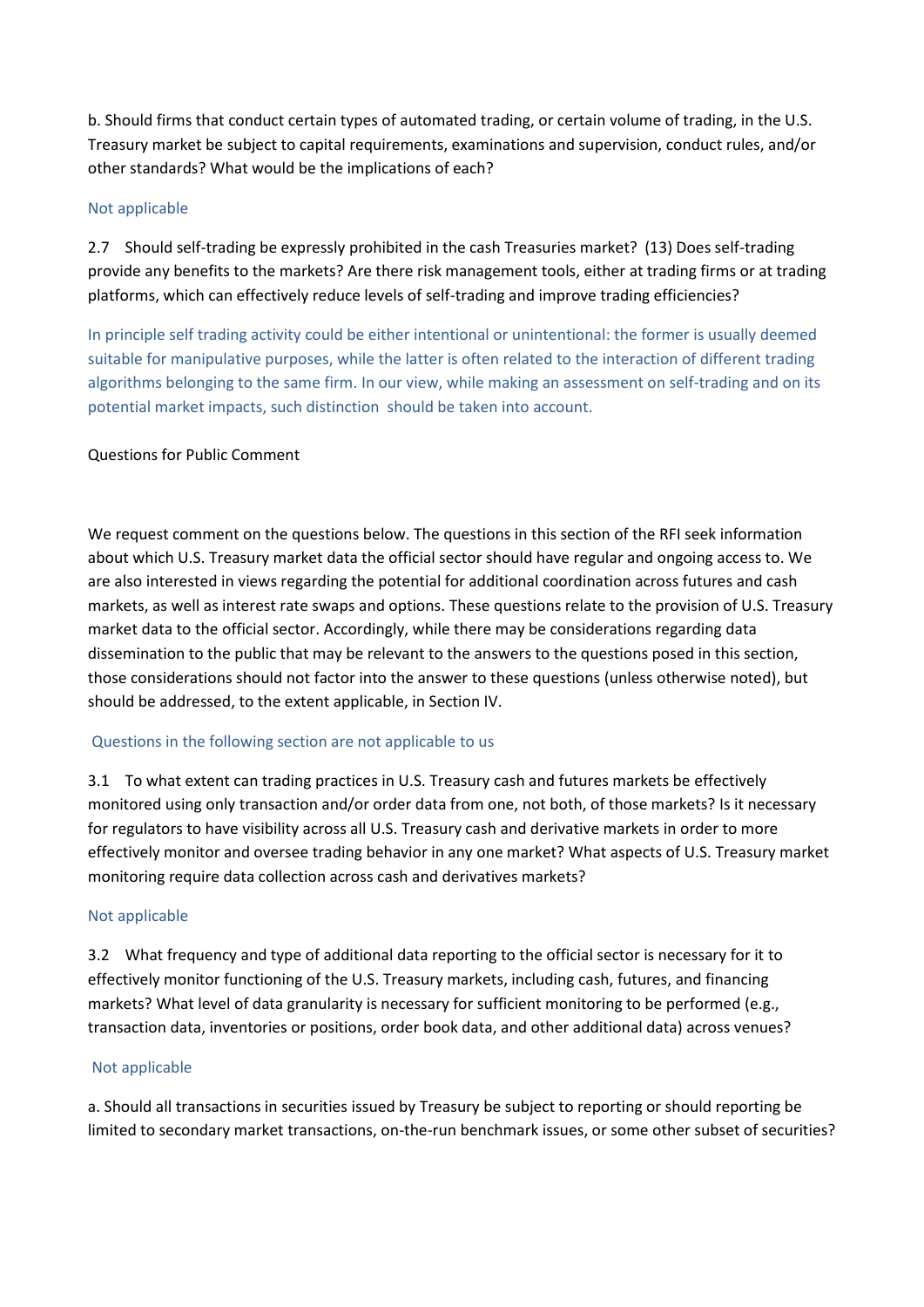## b. Should repurchase agreement transactions be reportable?

### Not applicable

3.3 What criteria should be used to determine who should report to the official sector? Should both counterparties (buyer and seller) be required to report a trade or is one-sided reporting preferable? Should reporting requirements depend on the platform or execution method? Should only a subset of participants, such as brokers, dealers, futures commission merchants (FCMs) and commercial bank dealers be required to report transactions? Should other parties to a transaction, such as banks and PTFs, be required to report? Should trades executed on automated trading venues be reported by those venues and not the individual brokers, dealers, FCMs, bank dealers, etc. transacting on such venues?

### Not applicable

3.4 Should transaction reporting include identifiers for categories of end investors? What are the costs and benefits of this approach? What alternatives should be considered to permit monitoring of positions and market activity?

### Not applicable

3.5 For those instruments subject to official sector reporting requirements:

### Not applicable

a. Should all transactions be subject to the same reporting time requirement? Are the answers different for different types of transactions or instruments?

#### Not applicable

b. Should cross market transactions have special indicators to link the different legs of the transactions?

#### Not applicable

c. Are there specific trades and/or trading strategies that should be considered for additional identification to ensure that regulatory organizations can accurately interpret the data (similar to Dollar Rolls or Stipulations on deliverable collateral in mortgage to-be-announced trading)?

#### Not applicable

d. Are there other industry practices and/or special situation information that should be considered for reporting?

#### Not applicable

e. Should trade allocations be reported? Are there any special pricing issues that should be considered (e.g. mark ups, commissions, ATS fees) or is dollar price adequate for determining the price of the trade?

#### Not applicable

f. Should settlement date and/or other settlement terms be reportable?

#### Not applicable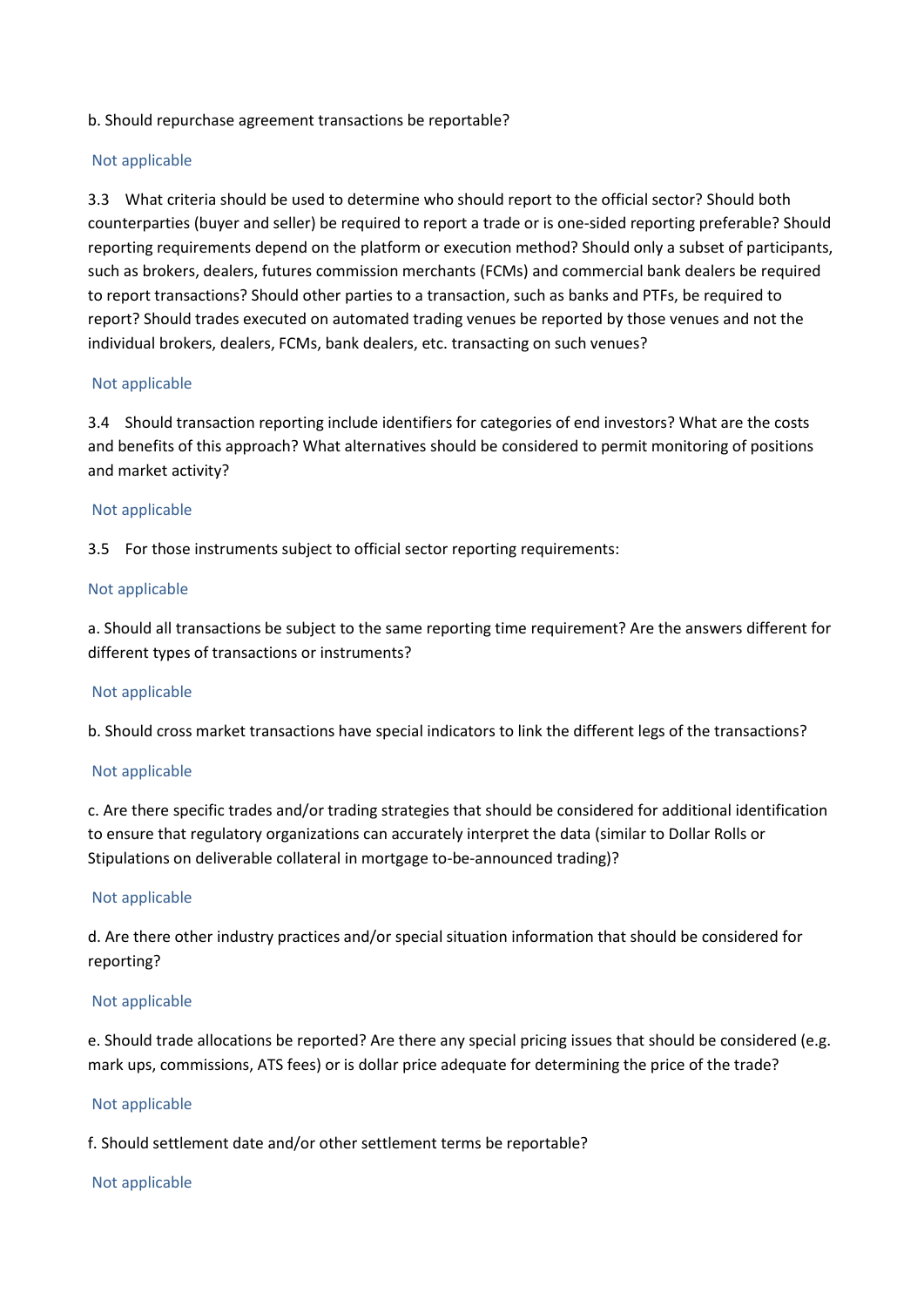g. Are there any special considerations/conditions for determining the time that a trade is executed? Does this differ across trade types or venues?

## Not applicable

h. Should transactions executed on an ATS and/or in response to an electronic RFQ be identified as such? Should the specific ATS and/or RFQ platform be identified as part of the transaction report? Are there unique characteristics of such transactions that should be identified? Should the order type giving rise to a particular execution be captured? Are there any other unique methods of transacting in the Treasury market that should be identified?

## Not applicable

i. Should transaction counterparties be identified uniquely or categorized by counterparty type? If the latter, what counterparty types should be identified? Are there generally accepted definitions for these categories of counterparties?

## Not applicable

j. For transactions that are already subject to reporting requirements to the official sector, are there particular data standards or identifiers that should be used for the reporting of transactions in the Treasury cash market to aid harmonization? What transmission protocols, data standards and identifiers should be utilized to enhance authorities' ability to integrate data, share information and cooperate on analysis, for both existing and new data reporting?

## Not applicable

k. Should the identification of registered market participants be "normalized" across U.S. Treasury cash and futures transactions such that there is a consistent and unique moniker used to identify each individually registered entity?

## Not applicable

3.6 For those securities subject to official sector reporting requirements:

a. Should quotes and/or orders be reported? If so, should special consideration be made for certain types of quotes and/or orders (e.g., electronically submitted orders versus voice orders versus RFQ)? Are there any special considerations when defining an order and/or quote? How will these special considerations affect the ability of the official sector to analyze activity in the Treasury cash markets?

## Not applicable

b. Should transactions, quotes, and/or orders be reported on a real time basis? If not, what should be the reporting standard? How should orders that are executed over multiple days be handled? Are there other special considerations when defining the time of an order?

# Not applicable

c. Are there additional elements that are important for regulators to understand beyond the categories of quote/order originator, price, size and time of the order (e.g., inventory or position data)? Should the type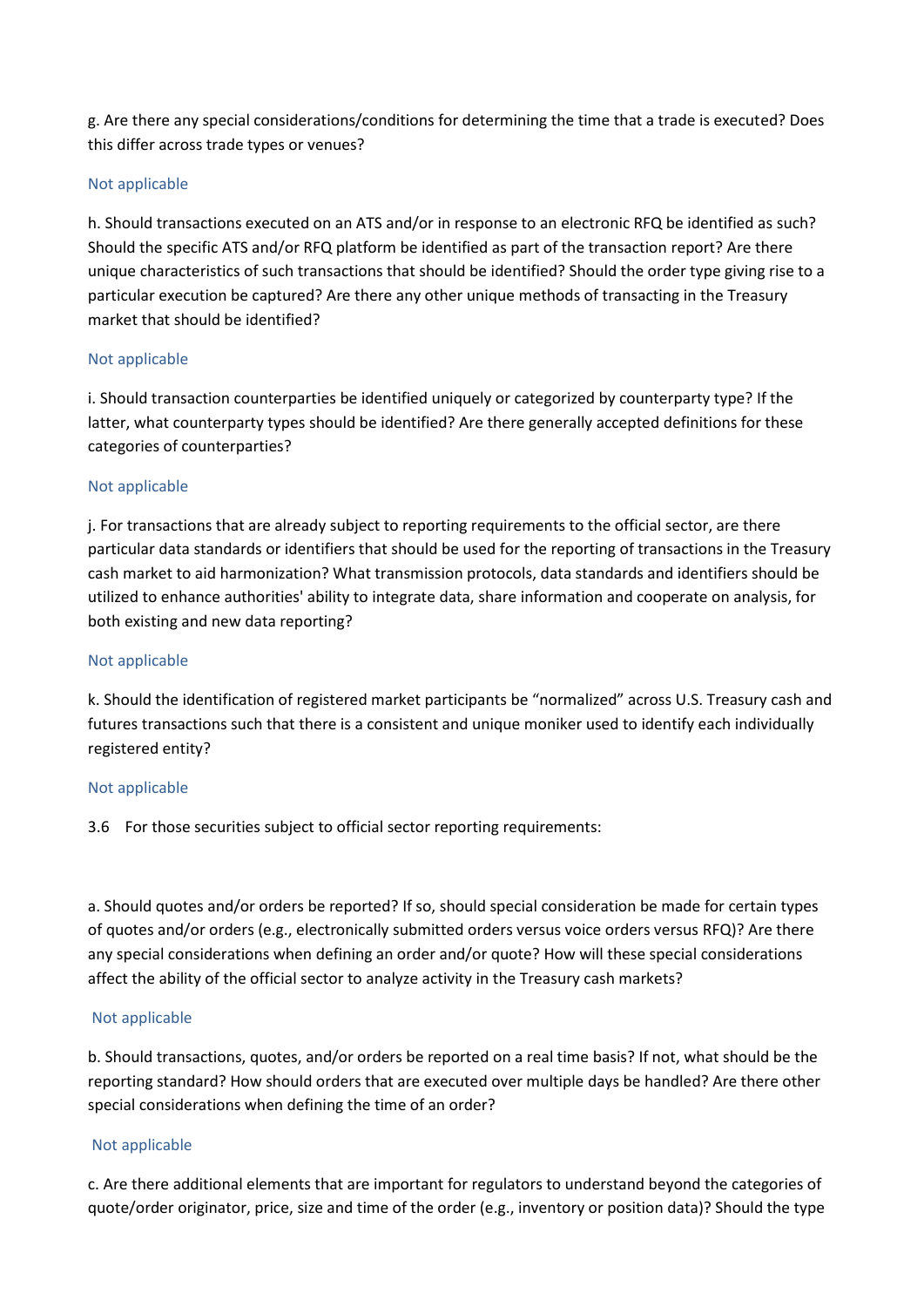of an order or any special order instructions be collected? Should all order changes be reported? Is the answer different for electronically submitted versus voice submitted orders?

# Not applicable

d. Should the submitter of a quote and/or order be identified uniquely or categorized by counterparty type? If the latter, what counterparty types should be identified? Are there generally accepted definitions for these categories of counterparties?

## Not applicable

3.7 Is it appropriate to have transactions, orders, and quotes time stamped at a certain clock precision (e.g., microsecond) level? Are the answers to these questions different for different types of transactions (e.g., electronic or voice) or different products (e.g., Treasury bills, notes, bonds, on-the-runs, off-the-runs, cash, or futures)? Would the answer be different for trade reporting, quote reporting, or order reporting? Would the answer be different for different categories of market participants?

## Not applicable

3.8 Do commercial bank dealers and broker-dealers have technology infrastructures and order/execution handling in place to report trades on a continuous basis?

## Not applicable

3.9 As the official sector begins to collect additional data on the cash U.S. Treasury market, what operational or market factors should be assessed? Are there particular negative consequences from the implementation of data collection? If so, what are they and why do they arise?

## Not applicable

a. The official sector may consider different methods for receiving transaction data from Treasury markets. For instance, it may rely on existing reporting regimes, or it may seek to build an alternative reporting system. If the latter, what alternative reporting system should be used? What are the costs and benefits with these different approaches? Would one approach impose fewer burdens on reporters than others? If so, why and by how much?

## Not applicable

b. Would one approach impose fewer burdens on smaller reporters than another? If so, why and by how much?

## Not applicable

c. Is the answer different for trades, orders, quotes, or execution methods?

## Not applicable

3.10 What additional infrastructure would be necessary for market participants to begin reporting comprehensive U.S. Treasury market transaction data? Should reporting requirements be phased in? If yes, how and why? Does phasing affect the cost of implementation for market participants? What transmission protocols, data standards and identifiers should be utilized to minimize reporting burdens?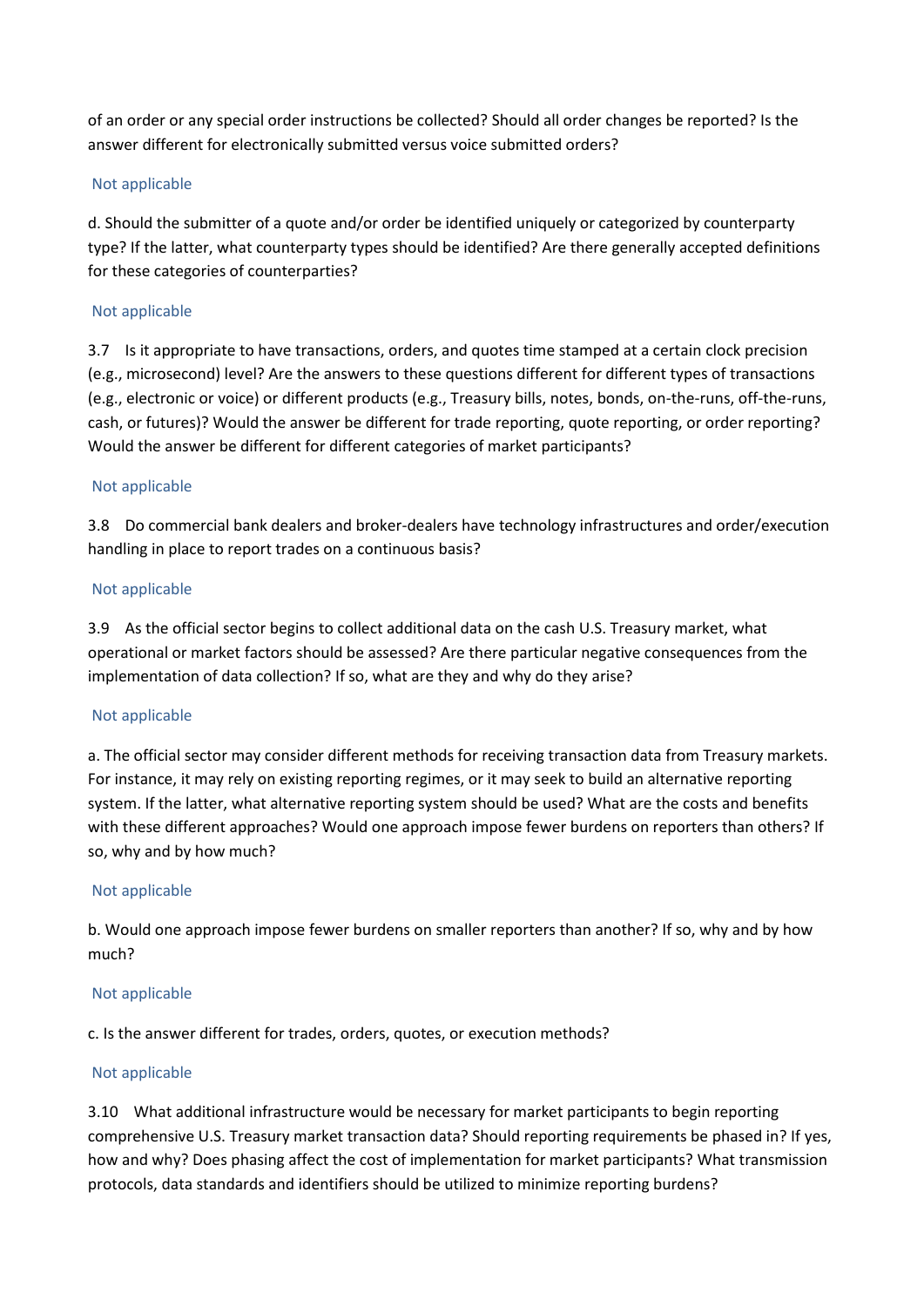### Not applicable

3.11 Will the requirement to report transactions in the Treasury markets affect competition in this market? Who would be affected and how? What data or empirical evidence support this position?

### Not applicable

## Questions for Public Comment

## Questions in the following section are not applicable to us

We request comment on the questions below. We are interested in the appropriate level and form of data about Treasury market activity that should be made available to the public. This includes use of transmission protocols, data standards and identifiers to facilitate the public's ability to link and integrate data.

4.1 Is the publicly available information for U.S. Treasury market trading activity sufficiently transparent to foster an efficient, healthy, and liquid market? What changes to public reporting would be most advisable, if any, including the use of data standards and identifiers?

### Not applicable

4.2 What additional information should be made available to the public in order to better assess liquidity conditions in the U.S. Treasury market, and at what frequency? For instance, should there be readily available transaction cost data that accounts for price movements that occur from the initiation of a trade request on RFQ platforms?

## Not applicable

4.3 If additional public transparency is necessary at the transaction level, what is the most appropriate level of transparency for publicly available data on trading in the secondary market? Should additional public transparency be phased in over time in any way? Should all quotes and/or orders in the inter-dealer market be made public, or just "top of book"? What characteristics should be reported (e.g., participant type, aggressor side, volume, price)? Should the release of any or all of the data be in real time or delayed? Should the available data differ depending on the age of the security, size of the transaction or other characteristics of a particular security or transaction?

## Not applicable

4.4 Is there an existing public reporting model that would be appropriate, in whole or in part, for the U.S. Treasury market (e.g., swap data repositories for swaps, or FINRA's Trade Reporting and Compliance Engine (TRACE) for corporate bonds and agency mortgage-backed securities), or would the Treasury market benefit from a new model?

### Not applicable